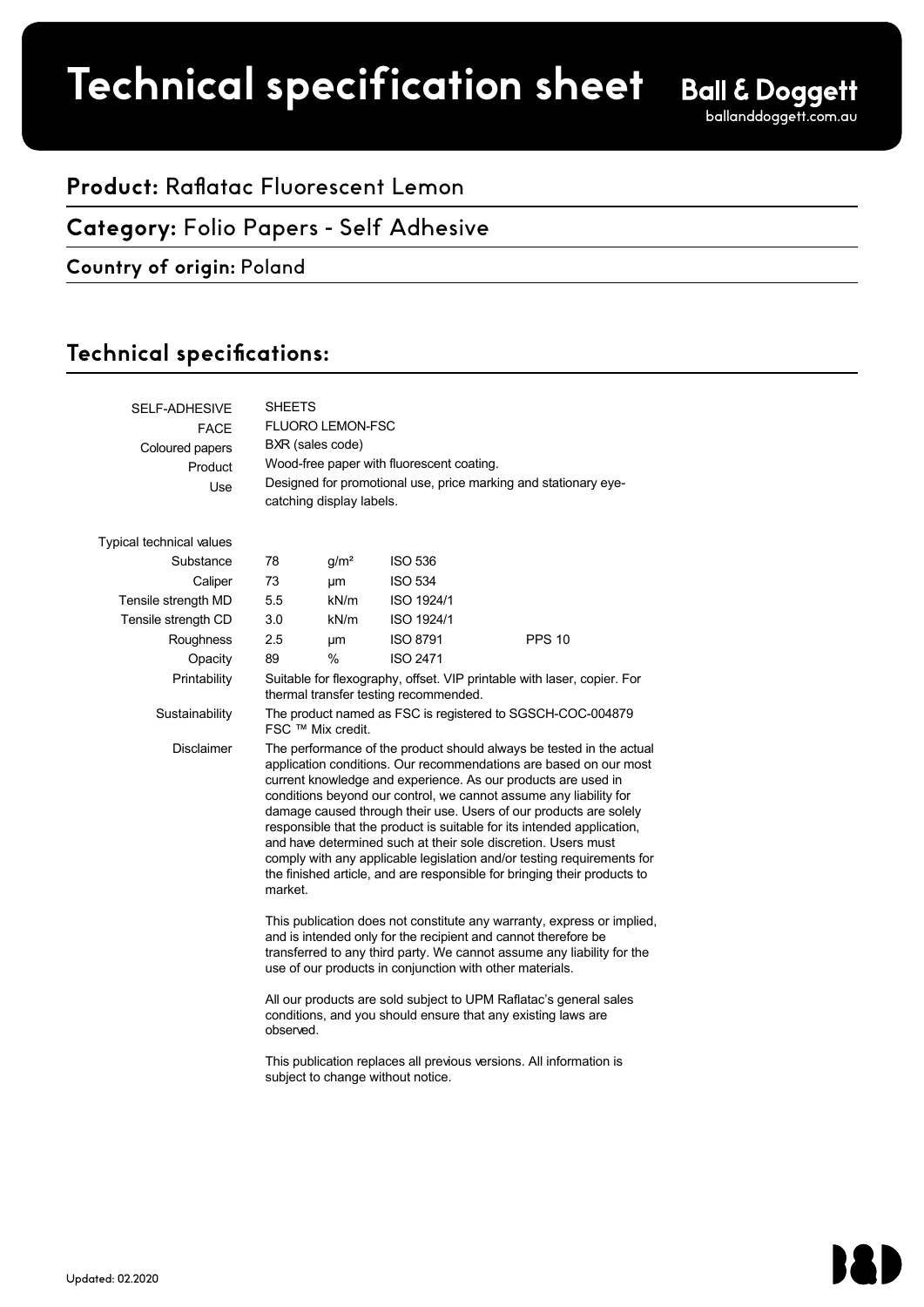**Product spec sheet Technical specification sheet**

# **Product:** Raflatac Fluorescent Lemon

### **Category:** Folio Papers - Self Adhesive

#### **Country of origin:** Poland

## Technical specifications:

| <b>ADHESIVE</b>                 | SP34 GREENTAC PLUS                                                                                                                                                                                                                                                                                                                                                                                                                                                                                                                                                                                                                                               |             |                  |  |  |
|---------------------------------|------------------------------------------------------------------------------------------------------------------------------------------------------------------------------------------------------------------------------------------------------------------------------------------------------------------------------------------------------------------------------------------------------------------------------------------------------------------------------------------------------------------------------------------------------------------------------------------------------------------------------------------------------------------|-------------|------------------|--|--|
| Permanent                       | SP34 (sales code)                                                                                                                                                                                                                                                                                                                                                                                                                                                                                                                                                                                                                                                |             |                  |  |  |
| <b>Type</b>                     | General permanent adhesive for sheets.                                                                                                                                                                                                                                                                                                                                                                                                                                                                                                                                                                                                                           |             |                  |  |  |
| Composition                     | Modified acrylic dispersion.                                                                                                                                                                                                                                                                                                                                                                                                                                                                                                                                                                                                                                     |             |                  |  |  |
| Use                             | A very good adhesive for general use with paper labels. Good heat<br>resistance. Improved guillotine properties. Recycling properties are<br>optimized based on up- to-date knowledge (Ingede project 5397 PTS).                                                                                                                                                                                                                                                                                                                                                                                                                                                 |             |                  |  |  |
| <b>Typical technical values</b> |                                                                                                                                                                                                                                                                                                                                                                                                                                                                                                                                                                                                                                                                  |             |                  |  |  |
| Tack min                        | 10                                                                                                                                                                                                                                                                                                                                                                                                                                                                                                                                                                                                                                                               | N           | FTM <sub>9</sub> |  |  |
| Shear min                       | $\overline{2}$                                                                                                                                                                                                                                                                                                                                                                                                                                                                                                                                                                                                                                                   | h           | FTM8             |  |  |
| Labelling temperature min       | 5                                                                                                                                                                                                                                                                                                                                                                                                                                                                                                                                                                                                                                                                | $^{\circ}C$ |                  |  |  |
| Service temperature min         | $-10$                                                                                                                                                                                                                                                                                                                                                                                                                                                                                                                                                                                                                                                            | °C          |                  |  |  |
| Service temperature max         | 100                                                                                                                                                                                                                                                                                                                                                                                                                                                                                                                                                                                                                                                              | $^{\circ}C$ |                  |  |  |
| Limitations                     | Should not be used in cold environments. Not recommended for<br>labelling highly curved surfaces.                                                                                                                                                                                                                                                                                                                                                                                                                                                                                                                                                                |             |                  |  |  |
| Approvals                       | Please see DoC                                                                                                                                                                                                                                                                                                                                                                                                                                                                                                                                                                                                                                                   |             |                  |  |  |
| Shelf life                      | 4 years at +20°C and RH 50% from the date of manufacture.                                                                                                                                                                                                                                                                                                                                                                                                                                                                                                                                                                                                        |             |                  |  |  |
| <b>Disclaimer</b>               | The performance of the product should always be tested in the actual<br>application conditions. Our recommendations are based on our most<br>current knowledge and experience. As our products are used in<br>conditions beyond our control, we cannot assume any liability for<br>damage caused through their use. Users of our products are solely<br>responsible that the product is suitable for its intended application,<br>and have determined such at their sole discretion. Users must<br>comply with any applicable legislation and/or testing requirements for<br>the finished article, and are responsible for bringing their products to<br>market. |             |                  |  |  |
|                                 | This publication does not constitute any warranty, express or implied,<br>and is intended only for the recipient and cannot therefore be<br>transferred to any third party. We cannot assume any liability for the<br>use of our products in conjunction with other materials.                                                                                                                                                                                                                                                                                                                                                                                   |             |                  |  |  |
|                                 | All our products are sold subject to UPM Raflatac's general sales<br>conditions, and you should ensure that any existing laws are<br>observed.                                                                                                                                                                                                                                                                                                                                                                                                                                                                                                                   |             |                  |  |  |
|                                 | This publication replaces all previous versions. All information is<br>subject to change without notice.                                                                                                                                                                                                                                                                                                                                                                                                                                                                                                                                                         |             |                  |  |  |